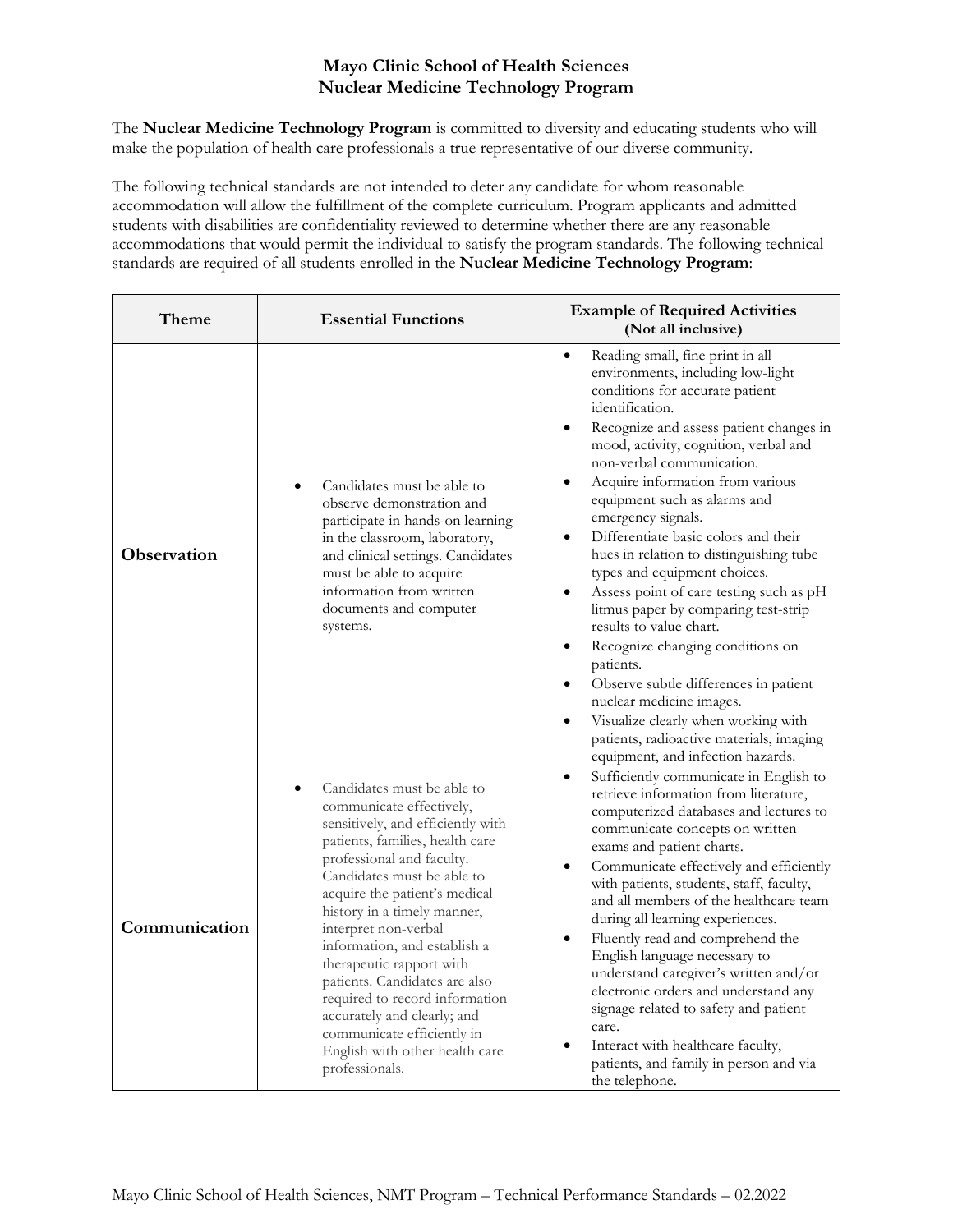|                                                               |                                                                                                                                                                                                                                                                                                                                                                                                                                                       | Detect and differentiate equipment<br>٠<br>alarms, patient call alarms, IV infusion<br>alarms, etc;                                                                                                                                                                                                                                                                                                                                                                                                                                                                                                                                                                                                                                                                                                                         |
|---------------------------------------------------------------|-------------------------------------------------------------------------------------------------------------------------------------------------------------------------------------------------------------------------------------------------------------------------------------------------------------------------------------------------------------------------------------------------------------------------------------------------------|-----------------------------------------------------------------------------------------------------------------------------------------------------------------------------------------------------------------------------------------------------------------------------------------------------------------------------------------------------------------------------------------------------------------------------------------------------------------------------------------------------------------------------------------------------------------------------------------------------------------------------------------------------------------------------------------------------------------------------------------------------------------------------------------------------------------------------|
| <b>Motor Skill</b><br>&<br>Mobility                           | Candidates must have sufficient<br>motor functions that they are<br>able to execute movements<br>required to provide general care<br>and treatment to patients in all<br>health care settings within a<br>specified amount of time.                                                                                                                                                                                                                   | Full range of motion allowing for gross<br>$\bullet$<br>movements within confined spaces<br>such as bending, stooping, squatting,<br>lifting, and pushing.<br>Fine motor skills, steady hand function<br>٠<br>and hand-eye coordination.<br>Perform basic life support, transfer and<br>٠<br>position patients and re-position self<br>around patients.<br>Position and operate typical equipment<br>found in the health care environment<br>(i.e., oxygen tanks, wheelchairs, imaging<br>equipment, etc.)<br>Ability to lift/move up to 50 pounds.<br>Ability to locate and veins by palpation.                                                                                                                                                                                                                            |
| Interpersonal<br><b>Behavior</b><br>&<br><b>Social Skills</b> | Candidates must exhibit the<br>emotional stability required for<br>full utilization of their<br>intellectual abilities, which<br>includes, but is not limited to,<br>the exercise of good judgment,<br>and the prompt completion of<br>responsibilities associated with<br>the care of patients.<br>Candidates are expected to<br>exhibit integrity, honesty,<br>professionalism, compassion,<br>and display a spirit of<br>cooperation and teamwork. | Tolerate physically, mentally, and<br>emotionally demanding workloads,<br>function effectively under stress, adapt<br>to changing environments, display<br>flexibility and learn to function in the<br>face of uncertainties inherent in the<br>clinical problems of patients.<br>Express compassion, integrity, concern<br>for others, interpersonal skills, interest,<br>and motivation when working with<br>patients, staff and faculty.<br>Manage apprehensive patients with a<br>range of moods and behaviors in a<br>tactful, culturally sensitive, congenial,<br>personal matter so as not to alienate or<br>antagonize them.<br>Accept feedback and respond by<br>appropriate modification of behavior.<br>Show genuine empathy, understanding,<br>interest and professionalism while<br>interacting with patients. |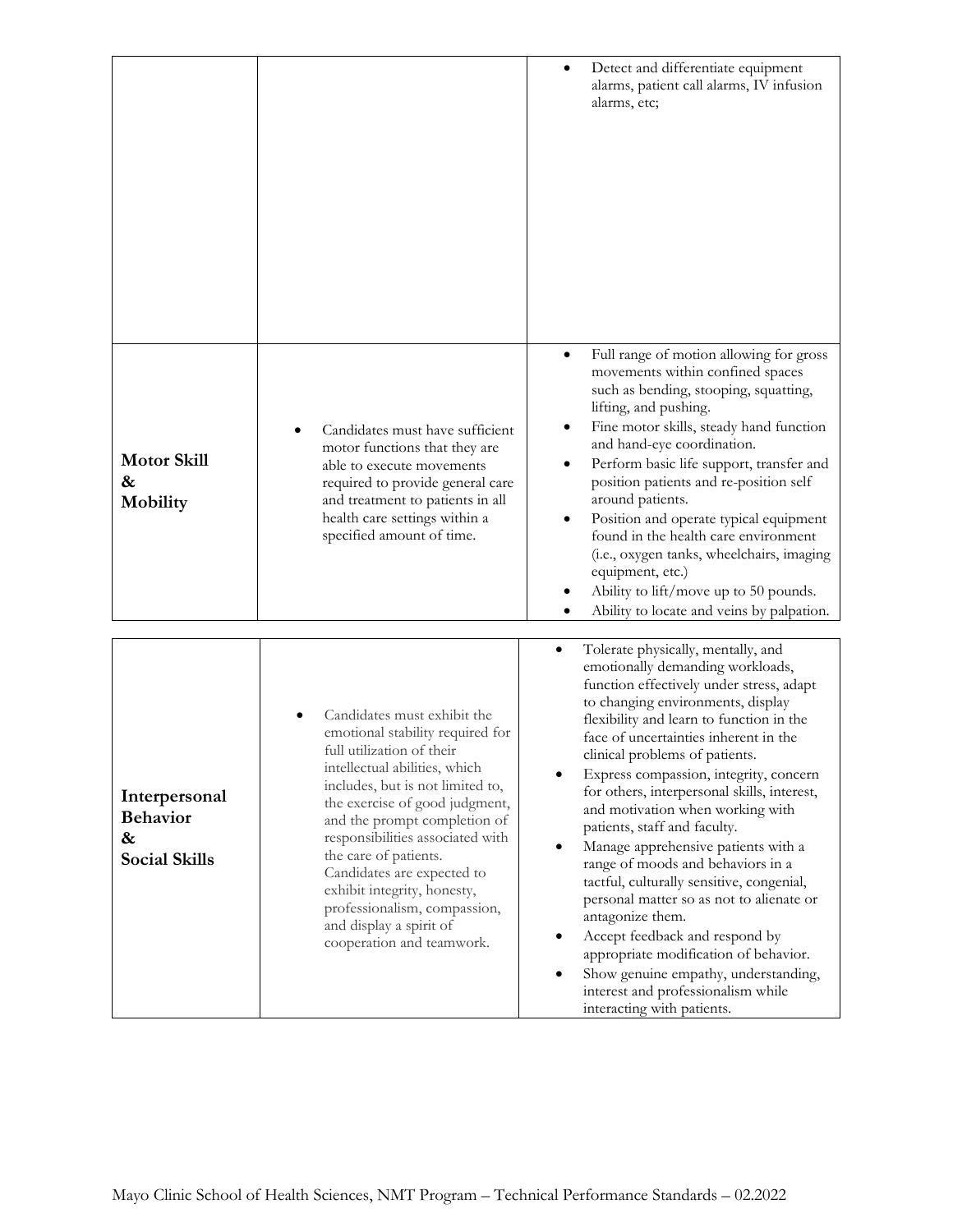| Cognitive<br>&<br>Intellectual               | Candidates must be able to<br>$\bullet$<br>assimilate detailed and<br>complex information<br>presented in both didactic and<br>clinical coursework.<br>Candidates are expected to<br>possess the ability to measure,<br>calculate, reason, analyze,<br>synthesize, and transmit<br>information. Candidate must<br>also command the ability to<br>think critically, possess<br>problem-solving and<br>organizational skills necessary<br>the classroom, laboratory and<br>clinical setting. | Learn through a variety of methods<br>including, but not limited to, classroom<br>instruction, small group, problem-based<br>learning groups, team and collaborative<br>activities, individual study, preparation,<br>and presentation of reports simulations,<br>and using technology.<br>Organize time independently and<br>manage multi-faceted demands and<br>schedules.<br>Comprehend three-dimensional<br>relationship and to understand spatial<br>relationships of anatomic structures.<br>Perform and analyze physiologic<br>measurements and clinical data related to<br>nuclear medicine imaging |
|----------------------------------------------|--------------------------------------------------------------------------------------------------------------------------------------------------------------------------------------------------------------------------------------------------------------------------------------------------------------------------------------------------------------------------------------------------------------------------------------------------------------------------------------------|-------------------------------------------------------------------------------------------------------------------------------------------------------------------------------------------------------------------------------------------------------------------------------------------------------------------------------------------------------------------------------------------------------------------------------------------------------------------------------------------------------------------------------------------------------------------------------------------------------------|
| Environment                                  | Candidate must have the<br>sensory and physical well-<br>being that will allow an<br>individual to tolerate<br>occasional distressing and/or<br>disturbing conditions that may<br>be present in a clinical setting.                                                                                                                                                                                                                                                                        | Tolerate smells associated with disease<br>$\bullet$<br>states and infections.<br>Tolerate sights such as open incisions,<br>invasive procedures during code<br>situations and injuries/deformities.<br>Acclimate to various noises which may<br>range from distractions to annoyances.<br>Emotional strength to understand<br>patient and/or family disturbances,<br>death and dying.<br>Function effectively (by completing the<br>given task) in emergent and stressful<br>situations.                                                                                                                   |
| Computer &<br>Technological<br><b>Skills</b> | Candidate must be able to<br>utilize electronic technology in<br>didactic, laboratory and<br>clinical environment.                                                                                                                                                                                                                                                                                                                                                                         | Demonstrate basic computer functions<br>$\bullet$<br>such as data entry, printing and ability to<br>function in multiple screens<br>simultaneously.<br>Learn and understand the software<br>technology utilized in the health setting.<br>Demonstrate the ability to fully utilize<br>٠<br>computer equipment such as keyboard,<br>mouse, and bar-code scanner necessary<br>to process orders and document any<br>discrepancies.                                                                                                                                                                            |